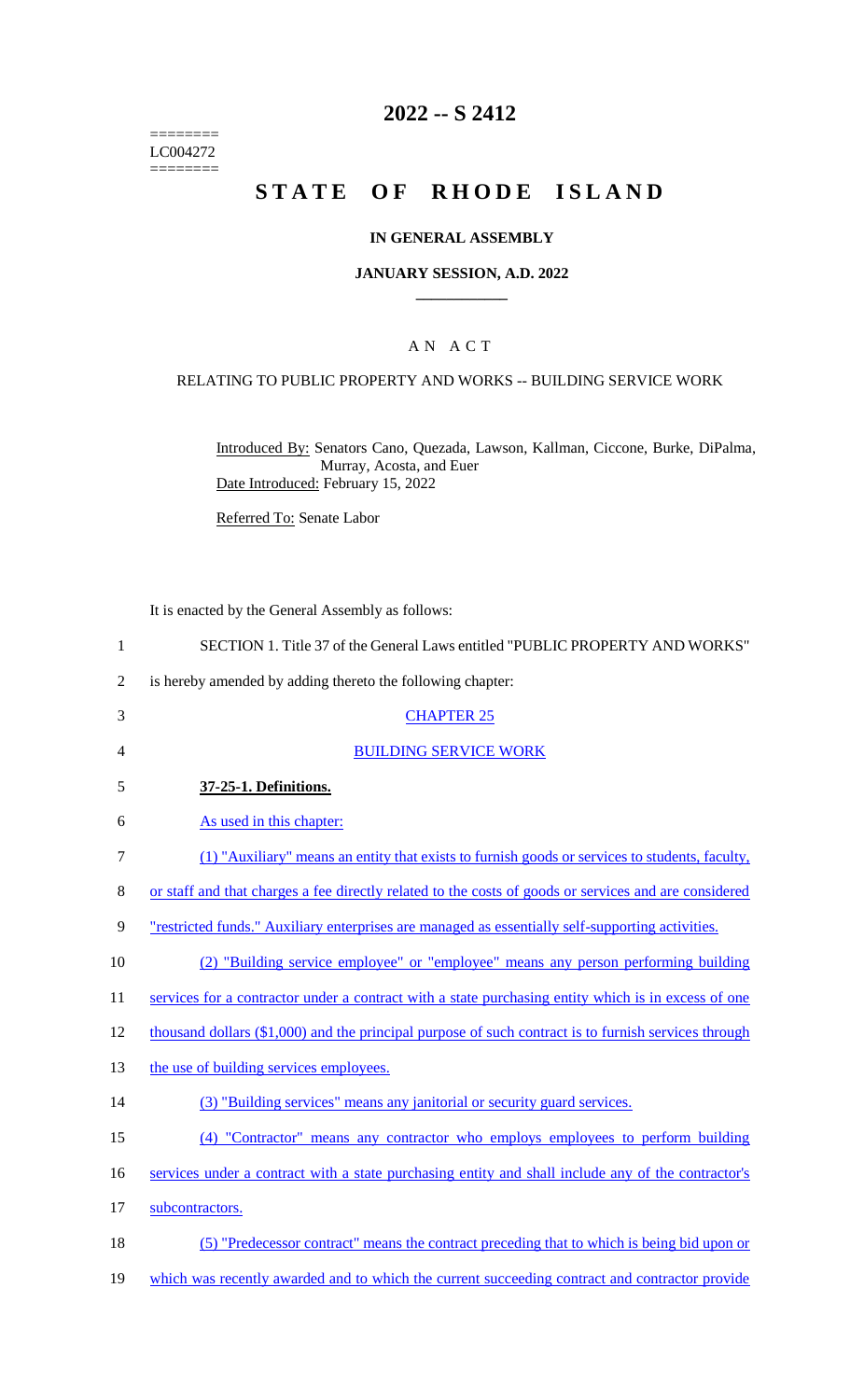1 substantially the same building services to the same state purchasing entity or entities.

| $\overline{2}$ | (6) "Public agency" mean any body corporate and politic which has been or will be created               |
|----------------|---------------------------------------------------------------------------------------------------------|
| 3              | or established within this state, excepting cities and towns, and the university of Rhode Island board  |
| $\overline{4}$ | of trustees, for all purchases that are funded by restricted, sponsored, or auxiliary monies, and the   |
| 5              | council on postsecondary education for all purchases that are funded by restricted, sponsored, or       |
| 6              | auxiliary monies.                                                                                       |
| $\tau$         | (7) "Restricted funds and sponsored funds" consists of those funds expendable for                       |
| 8              | operating purposes but restricted by donors or other outside agencies as to the specific purpose for    |
| 9              | which they may be expended (e.g., endowment funds, gifts, scholarships, governmental grants,            |
| 10             | private grants, auxiliary enterprises, restricted operational purposes with use-restrictions designated |
| 11             | by the appropriating body).                                                                             |
| 12             | (8)(i) "Standard benefits" means the greatest of the benefit rate determined by the United              |
| 13             | States Department of Labor pursuant to the "Service Contract Act of 1965" (41 U.S.C. §351, et           |
| 14             | $seq.$ ; or                                                                                             |
| 15             | (ii) The benefit rate established by the largest collective bargaining agreement covering at            |
| 16             | least one hundred (100) building service employees performing either janitorial or security guard       |
| 17             | services, as applicable, in Providence County; or                                                       |
| 18             | (iii) The benefit rate in the predecessor contract. Standard benefits shall be an hourly                |
| 19             | supplement furnished by a contractor to an employee in one of the following ways:                       |
| 20             | (A) In the form of health and/or benefits (not including paid leave) that cost the employer             |
| 21             | the entire required hourly supplement amount;                                                           |
| 22             | (B) By providing a portion of the required hourly supplement in the form of health and/or               |
| 23             | other benefits (not including paid leave) and the balance in cash; or                                   |
| 24             | (C) By providing the entire supplement in cash.                                                         |
| 25             | (9) "Standard compensation" means each of the:                                                          |
| 26             | (i) Standard wage;                                                                                      |
| 27             | (ii) Standard benefits; and                                                                             |
| 28             | (iii) Standard paid leave.                                                                              |
| 29             | (10) "Standard paid leave" means:                                                                       |
| 30             | (i) The greatest of vacation and holiday paid days off determined by the United States                  |
| 31             | Department of Labor pursuant to the "Service Contract Act of 1965" (41 U.S.C. §351, et seq.) for        |
| 32             | Providence County for the relevant type; or                                                             |
| 33             | (ii) Vacation and holiday paid days off established by the largest collective bargaining                |

34 agreement covering at least one hundred (100) building service employees performing either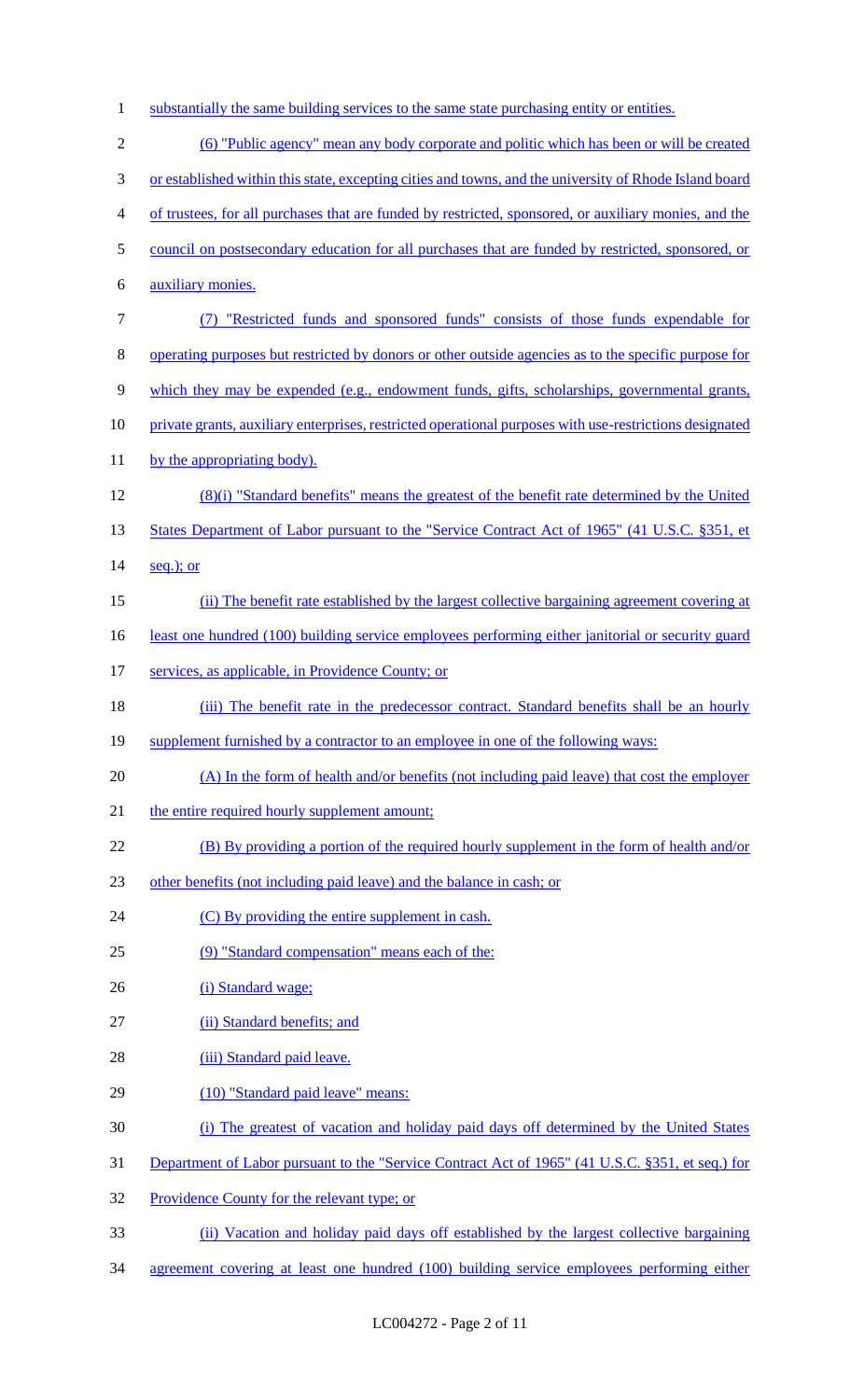- 1 janitorial or security guard services, as applicable, in Providence County, or 2 (3) The vacation and holiday paid days off in the predecessor contract for the corresponding 3 type. 4 (11) "Standard wage" means the greatest of: 5 (i) The wage rate determined by the United States Department of Labor pursuant to the 6 "Service Contract Act of 1965" (41 U.S.C. §351, et seq.) for Providence County for the relevant 7 type; or 8 (ii) The wage rate established by the largest collective bargaining agreement covering at 9 least one hundred (100) building service employees performing either janitorial or security guard 10 services, as applicable, in Providence County; or 11 (iii) A wage of at least fifteen dollars (\$15.00) per hour; or 12 (iv) The wage rate in the predecessor contract for the corresponding type. 13 (12) "State agency" means any department, commission, council, board, bureau, 14 committee, institution, or other governmental entity of the executive or judicial branch of this state 15 not otherwise established as a body corporate and politic, and includes, without limitation, the 16 council on postsecondary education except for purchases which are funded by restricted, sponsored, 17 or auxiliary monies, the university of Rhode Island board of trustees, except for all purchases which 18 are funded by restricted, sponsored, or auxiliary monies, and the council on elementary and 19 secondary education. 20 (13) "State purchasing entity" means state and public agencies. 21 **37-25-2. Investigation and determination of standard compensation -- Filing of**  22 **schedule.**  23 The director of labor and training shall investigate and determine the standard 24 compensation to be paid as set forth in § 37-25-3 and post the rates on the director of labor and 25 training's website. In making a determination, the director may adopt and use such appropriate and 26 applicable prevailing wage determinations as have been made by the Secretary of Labor of the 27 United States of America in accordance with the Service Contract Act, (41 U.S.C. §351 et seq.), as 28 well as relevant collective bargaining agreements and previous state purchasing entity contracts. 29 Each contractor awarded a building service contract after July 1, 2022, shall contact the department 30 of labor and training on or before January first of each year, for the duration of the contract to 31 ascertain the standard compensation and shall make any necessary adjustments to such standard 32 compensation every January 1. 33 **37-25-3. Wage and supplement/benefit requirements.**
- 34 (a) Every call for bids for every contract for building services in excess of one thousand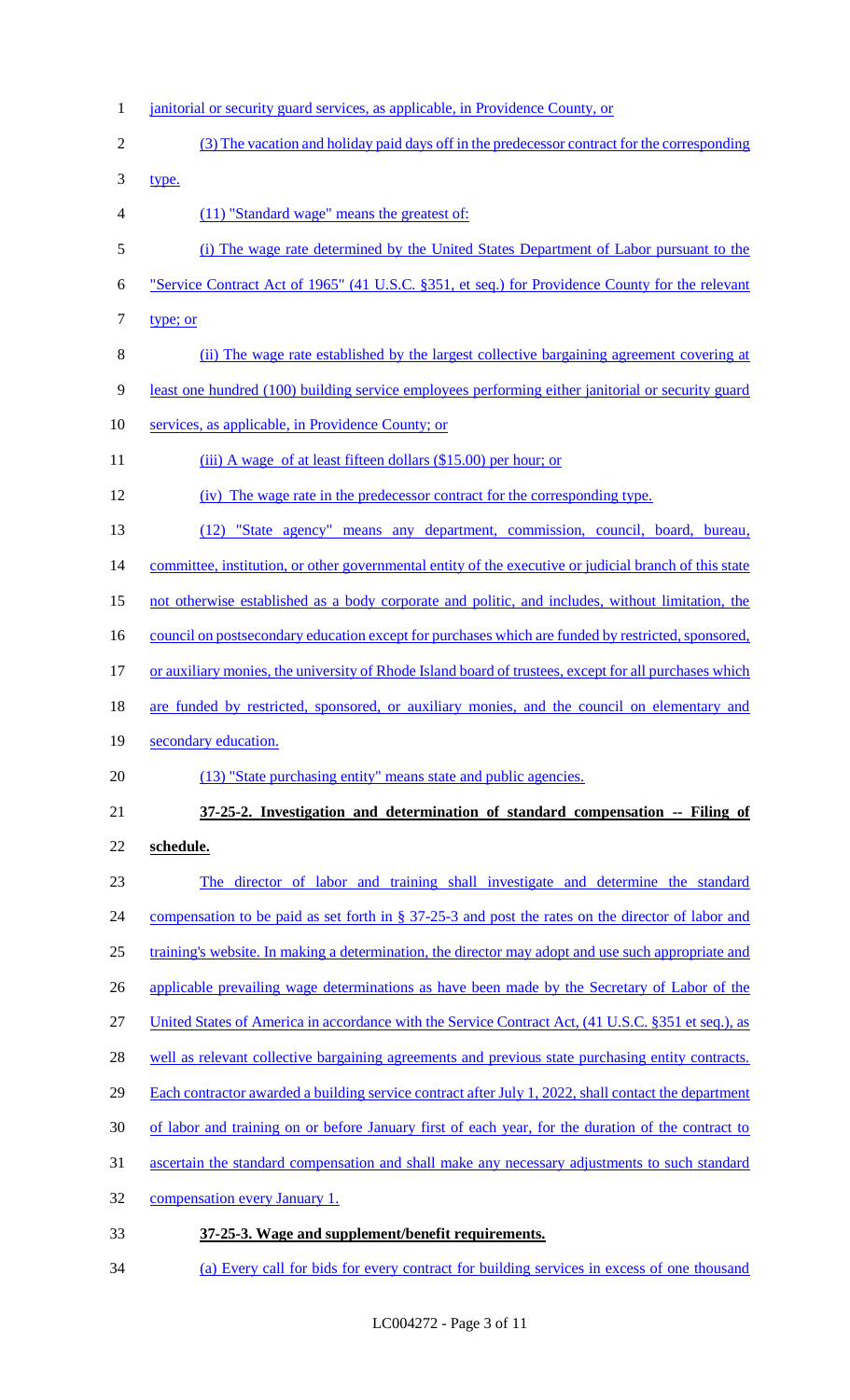1 dollars (\$1,000) to which a state purchasing entity is a party shall contain a provision stating the 2 standard compensation to be paid to building service employees which shall be made in accordance 3 with § 37-25-2. Every call for bids shall also specify the number of hours to be worked, and bidders 4 must submit pricing on a standard pricing sheet, to be created by the director of labor and training. 5 The contract shall provide for annual price adjustments of the standard compensation during the 6 term of the contract. 7 (b) All contractors and their subcontractors, who have been awarded contracts for building 8 services by a state purchasing entity in which public funds are used and of which the contract price 9 shall be in excess of one thousand dollars (\$1,000), shall pay their building service employees the 10 standard compensation and comply with the provisions set forth in this chapter. This requirement 11 shall apply regardless of whether the amount is payable at the time of the signing of the contract or 12 at a later date. Except that notwithstanding any language to the contrary in this section or chapter 13 the requirement to pay standard benefits shall not apply until the fiscal year beginning on July 1, 14 2023. 15 (c) Every contract within the scope of this chapter shall contain the further provision that 16 in the event it is found by the director of labor and training that any employee employed by the 17 contractor or any subcontractor performing building services covered by the contract has been or 18 is being paid compensation less than the compensation required by the contract to be paid as 19 aforesaid, the awarding party may terminate the contract. The awarding party shall complete the 20 work by contract or otherwise and the contractor and his or her sureties shall be liable to the 21 awarding party for any excess costs occasioned by the state. 22 **37-25-4. Overtime compensation.**  23 Any hours worked in any one week beyond forty (40) hours, or in any one day beyond 24 eight (8) hours, shall be compensated at the rate of one and one-half  $(1 \frac{1}{2})$  of the standard wage, in 25 addition to the standard benefit and standard paid leave. 26 **37-25-5. Posting of standard compensation.**  27 Each contractor awarded a contract for building services with a contract price in excess of 28 one thousand dollars (\$1,000), and each subcontractor who performs building service work on that 29 contract, shall post in conspicuous places wherever building service employees are employed, 30 posters which contain the current standard compensation and its components. The posters shall also

- 31 contain the rights and remedies described in §§ 37-25-7 and 37-25-8 for nonpayment of any wages
- 32 pursuant to this chapter. Posters shall be furnished to contractors and subcontractors at the time a
- 33 contract is awarded by the director of labor and training, who shall determine the size and content
- 34 thereof from time to time, at the time a contract is awarded. A contractor or subcontractor who fails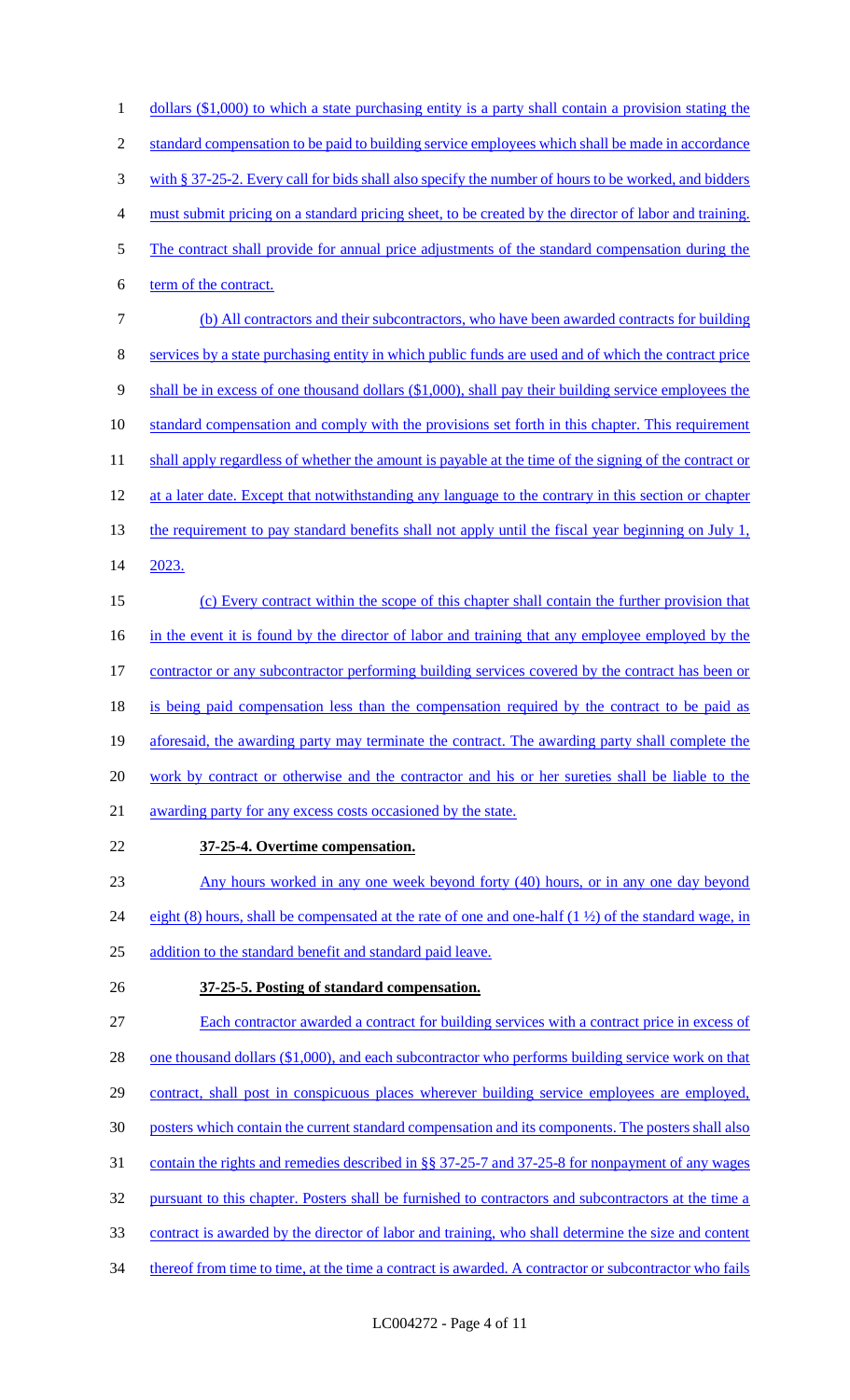1 to comply with the provisions of this section shall be deemed guilty of a misdemeanor and shall 2 pay the director of labor and training one hundred dollars (\$100) for each calendar day of 3 noncompliance as determined by him or her. Contracts set shall not be awarded by a state 4 purchasing entity until the director of labor and training has prepared and delivered the poster to 5 the division of purchases and the contractor to whom the contract is to be awarded. 6 **37-25-6. Recordkeeping.**  7 (a) Every contractor with a contract price in excess of one thousand dollars (\$1,000) for 8 building services, and each subcontractor who performs work on those building services, shall keep 9 an accurate record showing the name, occupation, and actual compensation paid to each worker 10 employed by him or her in connection with the contract or work. The director and his or her 11 authorized representatives shall have the right to enter any place of employment at all reasonable 12 hours, for the purpose of inspecting the wage records and seeing that all provisions of this chapter 13 are complied with. 14 (b) Every service contractor and subcontractor awarded a contract for building services, as 15 defined by this chapter, shall furnish a certified copy of his or her payroll records of his or her 16 employees employed on the contract to the state purchasing entity on a monthly basis for all work 17 completed in the preceding month on a uniform form prescribed by the director of labor and 18 training. 19 (c) The state purchasing entity, contractor and subcontractors shall provide any and all 20 payroll records of labor and training within ten (10) days of their request by the director or designee. 21 **37-25-7. Enforcement.**  22 (a) The director of labor and training may promulgate reasonable rules and regulations to 23 enforce the provisions of this chapter. 24 (b) Before issuing an order or determination, the director of labor and training shall order 25 a hearing thereon at a time and place to be specified, and shall give notice thereof, together with a 26 copy of the complaint or the purpose thereof, together with a copy of the complaint or the purpose 27 thereof, or a statement of the facts disclosed upon investigation, which notice shall be served 28 personally or by mail on any person, firm, or corporation affected thereby. The person, firm, or 29 corporation shall have an opportunity to be heard in respect to the matters complained of at the time 30 and place specified in the notice, which time shall be not less than five (5) days from the service of 31 the notice personally or by mail. The hearing shall be held within ten (10) days from the notice of 32 hearing. The hearing shall be conducted by the director of labor and training or his or her designee. 33 The hearing officer in the hearing shall be deemed to be acting in a judicial capacity and shall have 34 the right to issue subpoenas, administer oaths, and examine witnesses. The enforcement of a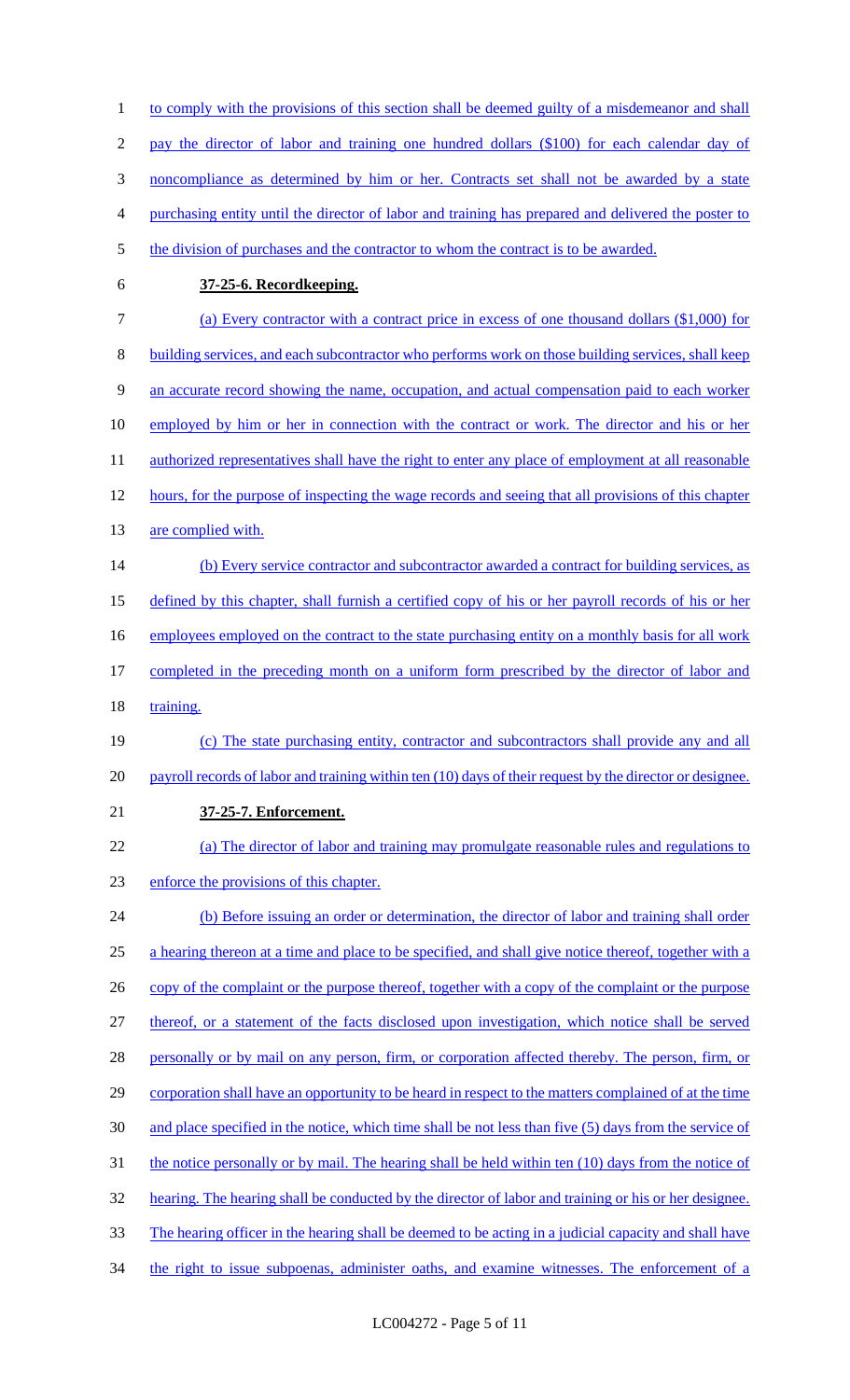1 subpoena issued under this section shall be regulated by the Rhode Island superior court rules of 2 civil procedure. The hearing shall be expeditiously conducted, and upon such hearing, the hearing 3 officer shall determine the issues raised thereon and shall make a determination and enter an order 4 within ten (10) days of the close of the hearing, and forthwith serve a copy of the order, with a 5 notice of the filing thereof, upon the parties to the proceeding, personally or by mail. The order 6 shall dismiss the charges or direct payment of wages or supplements found to be due, including 7 interest at the rate of twelve percent (12%) per annum from the date of the underpayment to the 8 date of payment, and may direct payment of reasonable attorneys' fees and costs to the complaining 9 party. 10 (c) In addition to directing payment of wages or supplements including interest found to 11 be due, the order shall also require payment of a further sum as a civil penalty in an amount up to 12 three (3) times the total amount found to be due. Further, if the amount of salary owed to an

13 employee pursuant to this chapter but not paid to the employee in violation of thereof exceeds five 14 thousand dollars (\$5,000), it shall constitute a misdemeanor and shall be referred to the office of 15 the attorney general. The misdemeanor shall be punishable for a period of not more than one year 16 in prison and/or fined not more than one thousand dollars (\$1,000). In assessing the amount of the 17 penalty, due consideration shall be given to the size of the employer's business, the good faith of 18 the employer, the gravity of the violation, the history of previous violations, and the failure to 19 comply with recordkeeping or other nonwage requirements. The surety of the person, firm, or 20 corporation found to be in violation of the provisions of this chapter shall be bound to pay any 21 penalties assessed on such person, firm, or corporation. The penalty shall be paid to the department

22 of labor and training for deposit in the state treasury; provided, however, it is hereby provided that 23 the general treasurer shall establish a dedicated "standard compensation enforcement fund" for the 24 purpose of depositing the penalties paid as provided herein. There is hereby appropriated to the 25 annual budget of the department of labor and training the amount of the fund collected annually 26 under this section, to be used at the direction of the director of labor and training for the sole purpose

27 of enforcing standard compensation as provided in this chapter.

28 (d) For the purposes of this chapter, each day or part thereof of violation of any provision 29 of this chapter by a person, firm, or corporation, whether the violation is continuous or intermittent, 30 shall constitute a separate and succeeding violation.

 (e) In addition to the above, any person, firm, or corporation found in violation of any of 32 the provisions of this chapter by the director of labor and training or his or her hearing officer, shall be ineligible to bid on, or be awarded work by a state purchasing entity or perform any such work for a period of no less than eighteen (18) months and no more than thirty-six (36) months from the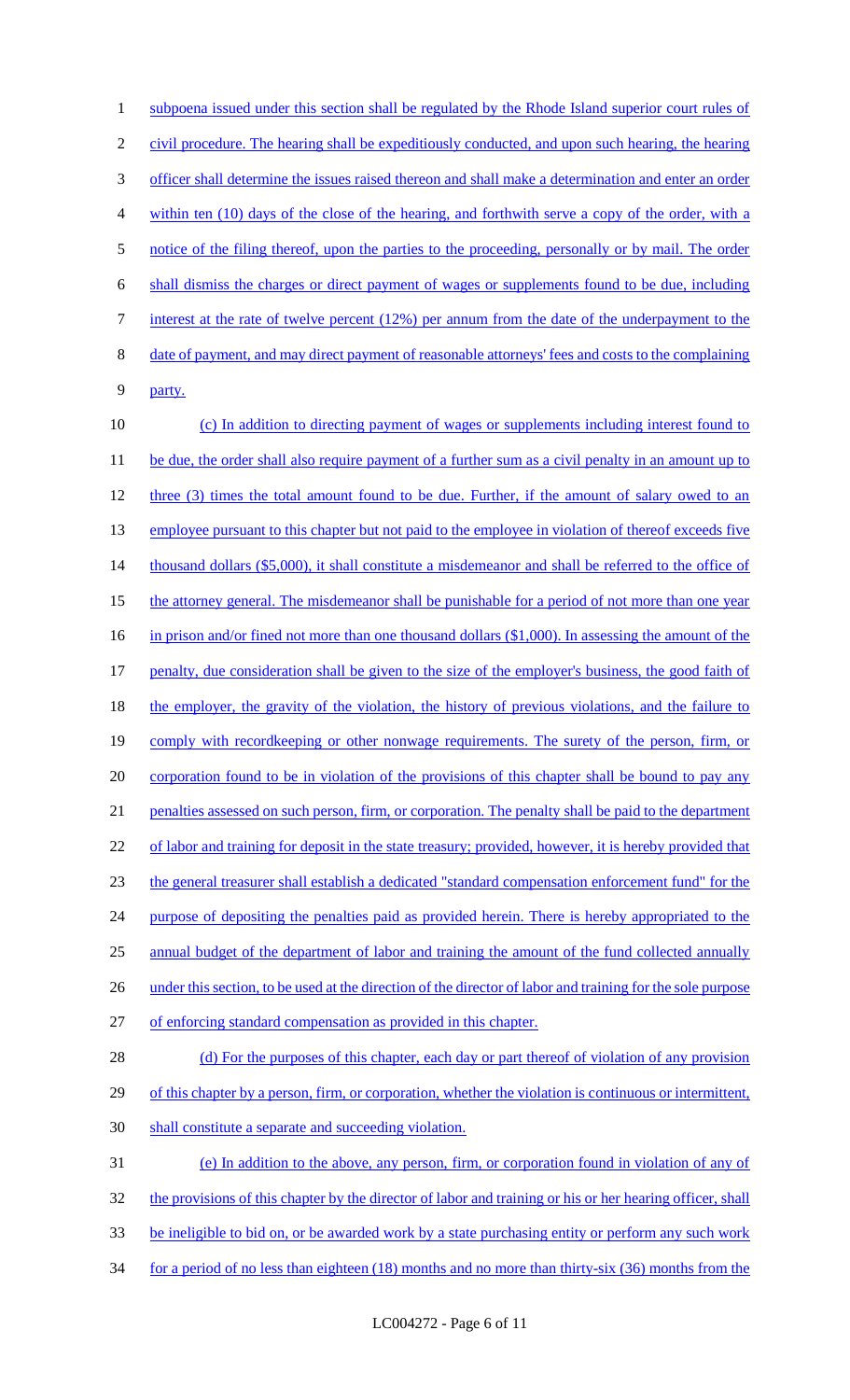1 date of the order entered by the hearing officer. Once a person, firm, or corporation is found to be 2 in violation of this chapter, all pending bids with a state purchasing entity shall be revoked, and any 3 bid awarded by a state purchasing entity prior to the commencement of the work shall also be 4 revoked. 5 (f) In addition to the above, any person, firm, or corporation found to have committed two 6 (2) or more willful violations in any period of eighteen (18) months of any of the provisions of this 7 chapter by the hearing officer, which violations are not arising from the same incident, shall be 8 ineligible to bid on, or be awarded work by a state purchasing entity or perform any work for a 9 period of sixty (60) months from the date of the second violation. 10 (g) The order of the hearing officer shall remain in full force and effect unless stayed by 11 order of the superior court. 12 (h) In addition to the above, any person, firm, or corporation found to have willfully made 13 a false or fraudulent representation on certified payroll records shall be referred to the office of the 14 attorney general. A first violation of this section shall be considered a misdemeanor and shall be 15 punishable for a period of not more than one year in prison and/or a fine of one thousand dollars 16 (\$1,000). A second or subsequent violation of this section shall be considered a felony and shall be 17 punishable for a period of not more than three (3) years imprisonment, a fine of three thousand 18 dollars (\$3,000), or both. Further, any person, firm, or corporation found to have willfully made a 19 false or fraudulent representation on certified payroll records shall be required to pay a civil penalty 20 to the department of labor and training in an amount of no less than two thousand dollars (\$2,000) 21 and not greater than fifteen thousand dollars (\$15,000) per representation.

22 (i) Any effort of any employer to obstruct the director and his or her authorized 23 representatives in the performance of their duties shall be deemed a violation of this chapter and 24 punishable as such.

25 (j) The director and his or her authorized representatives shall have power to administer 26 oaths and examine witnesses under oath, issue subpoenas, subpoenas duces tecum, compel the 27 attendance of witnesses, and the production of papers, books, accounts, records, payrolls, 28 documents, and testimony, and to take depositions and affidavits in any proceeding before the 29 director. 30 (k) In case of failure of any person to comply with any subpoena lawfully issued, or 31 subpoena duces tecum, or on the refusal of any witness to testify to any matter regarding which he

32 or she may be lawfully interrogated, it shall be the duty of the superior court, or any judge thereof,

33 on application by the director, to compel obedience by proceedings in the nature of those for

34 contempt.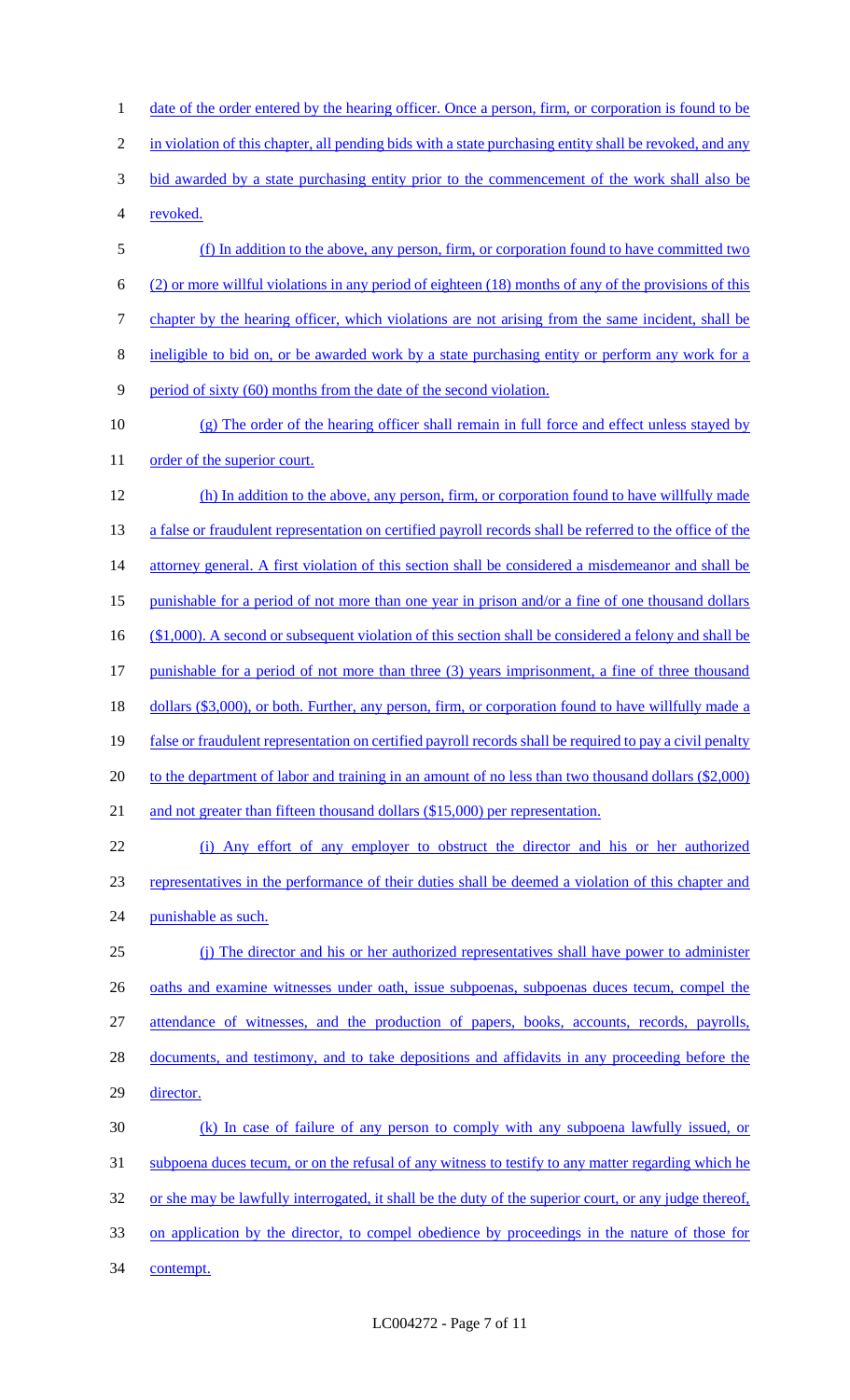- 1 (l) Except as otherwise provided in this chapter, any employer who shall violate or fail to
- 2 comply with any of the provisions of this chapter shall be guilty of a misdemeanor and shall be
- 3 punished by a fine of one thousand dollars (\$1,000) and/or by imprisonment of up to one year for
- 4 each separate offense. Each day of failure to pay wages due an employee at the time specified in
- 5 this chapter shall constitute a separate and distinct violation
- 6 (m) The director is hereby empowered to enforce his or her decision in the superior court 7 for the county of Providence.
- 

## 8 **37-25-8. Private and Class action.**

9 (a) An employee or former employee, or any organization representing such an employee 10 or former employee, of a contractor or subcontractor may bring a civil action for a violation of § 11 37-25-3 for appropriate injunctive relief including reinstatement, or actual damages, or both within 12 three (3) years after the occurrence of the alleged violation. An action commenced pursuant to this 13 section, may be brought in the superior court for the county where the alleged violation occurred, 14 the county where the complainant resides, or the county where the person against whom in the civil 15 complaint is filed resides or has their principal place of business. Any contractor or subcontractor 16 who violates the provisions of § 37-25-3 shall be liable in the amount of back pay or unpaid wages 17 or benefits, plus interest. A civil action filed under this section may be instituted instead of, but not 18 in addition to the administrative enforcement procedures authorized by § 37-25-7, provided the 19 civil action is filed prior to notice of an administrative hearing issued by the director of labor and 20 training. 21 (b) Persons entitled to bring an action under subsection (a) of this section may, if the

 employer's alleged violations have caused similar injury to numerous employees or former employees similarly situated and if they adequately represent the similarly situated employees or 24 former employees, bring an action on behalf of themselves and other similarly situated persons to recover damages as provided for in this section.

- 26 (c) In an action filed under this section in which the plaintiff prevails, the court shall, in 27 addition to any judgment awarded to the plaintiff, require reasonable attorneys' fees and the costs 28 of the action to be paid by the defendant.
- 29 (d) In an action filed under this section, the court shall award affected employees or former 30 employees liquidated damages in an amount equal to two (2) times the amount of unpaid wages or 31 benefits owed. Unpaid fringe benefit contributions owed pursuant to this section in any form shall 32 be paid to the appropriate benefit fund; however, in the absence of an appropriate fund the benefit 33 shall be paid directly to the individual.
- 34 (e) The filing of a civil action under this section shall not preclude the director of labor and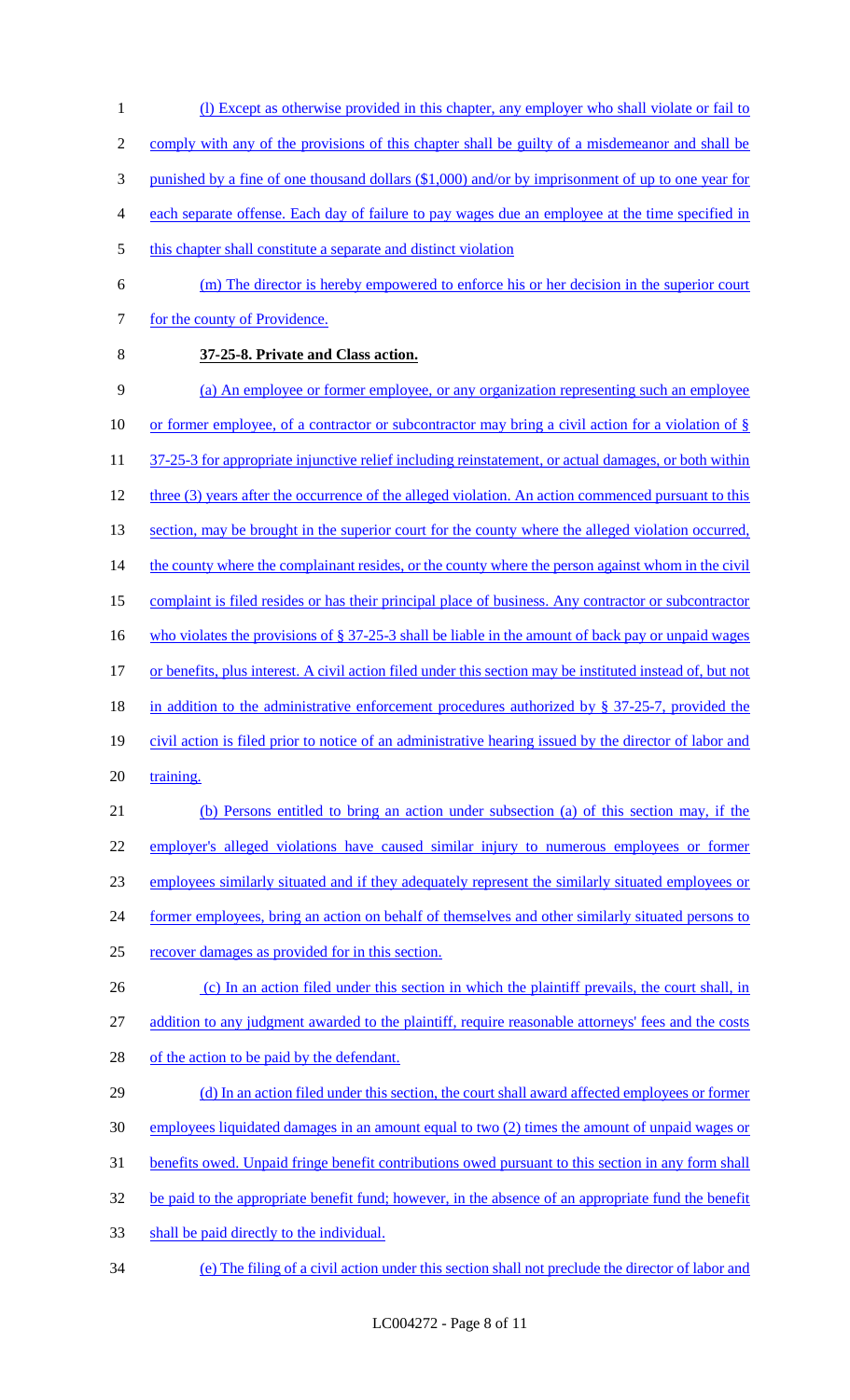1 training from referring a matter to the attorney general as provided in § 37-25-8(c), from prohibiting a contractor or subcontractor from bidding on or otherwise participating in contracts as provided in §§ 37-25-7(e) and (f), or from prohibiting termination of work on failure to pay agreed wages pursuant to § 37-25-3(c). (f) Any person, firm, or corporation found to have willfully made a false or fraudulent representation in connection with wage obligations owed on a contract shall be required to pay a civil penalty to the department of labor and training in an amount of no less than one thousand dollars (\$1,000) and not greater than three thousand dollars (\$3,000) per representation. Such penalties shall be recoverable in civil actions filed pursuant to this section. For purposes of this 10 subsection "willfully" shall mean representations that are known to be false, or representations 11 made with deliberate ignorance or reckless disregard for their truth or falsity. **37-25-9. Retaliation.**  (a) An employer shall not discharge, threaten, or otherwise discriminate against an 14 employee, or former employee, regarding compensation terms, conditions, locations or privileges 15 of employment because the employee or former employee, or a person or organization acting on 16 his or her behalf: (1) Reports or makes a complaint under this section, or otherwise asserts his or her rights 18 under this section; or (2) Participates in any investigation, hearing or inquiry held by the director of labor and 20 training under § 37-25-8 or upon a review of an investigation under this section, or for participating in a private right of action brought under this section. In the event a contractor or subcontractor 22 retaliates or discriminates against an employee in violation of this section, the affected employee may file an action in any court of competent jurisdiction and the court shall order reinstatement 24 and/or restitution of the affected employee, as appropriate, with back pay to the date of the violation, and an additional amount in liquidated damages equal to two (2) times the amount of back pay and reasonable attorneys' fees and costs. (b) As used in this section to discharge, threaten, or otherwise discriminate against any 28 employee includes threatening to contact or contacting United States immigration authorities or 29 otherwise threatening to report an employee's suspected citizenship or immigration status or the suspected citizenship or immigration status of an employee's family or household to United States immigration authorities. **37-25-10. Severability.**  If any section or provision or the application of the section or provision of this chapter to any person or circumstances shall be held invalid, the validity of the remainder of the sections and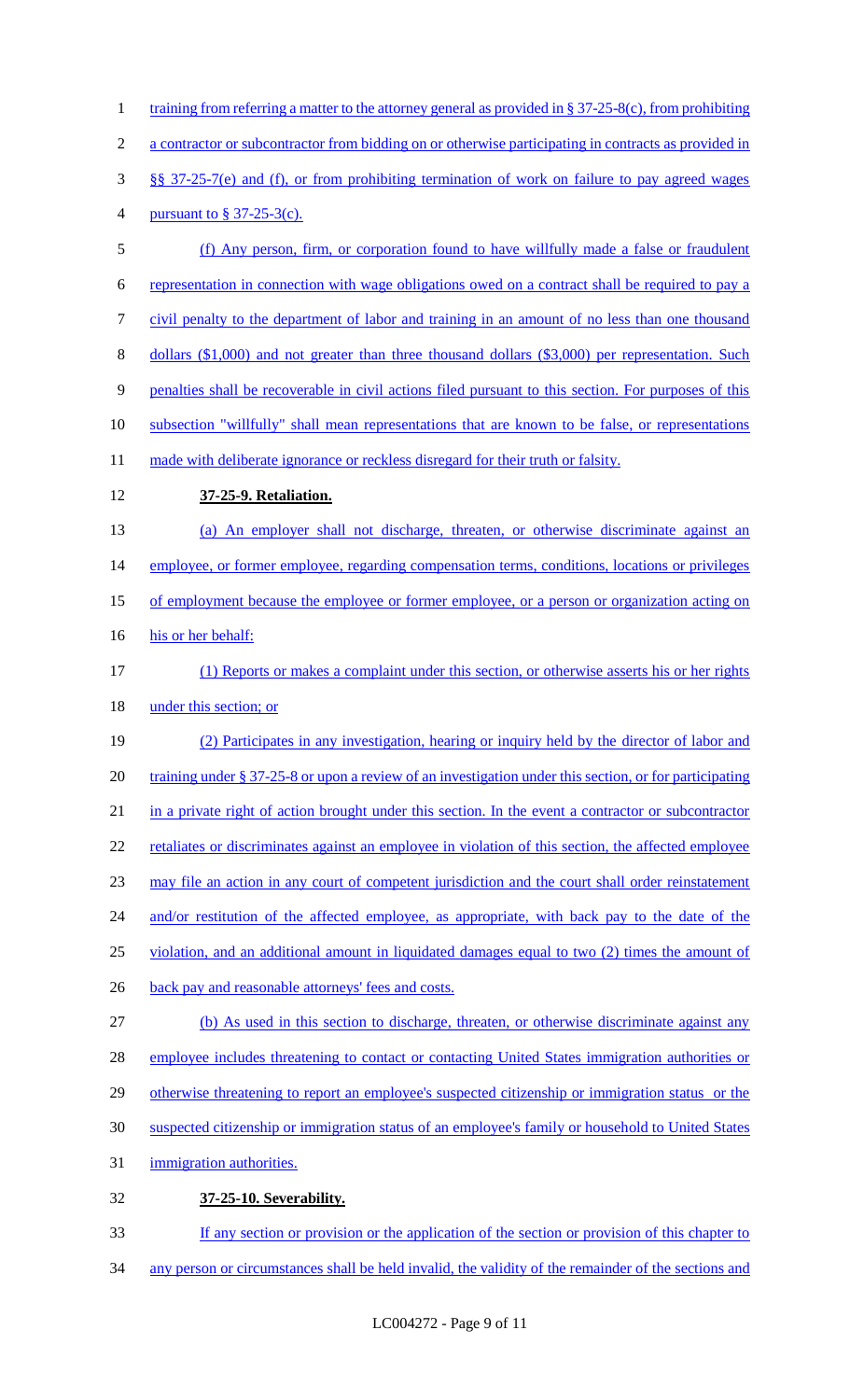- 1 the applicability of the sections or provisions to other persons or circumstances shall not be
- 2 affected.
- 3 SECTION 2. This act shall take effect upon passage.

 $=$ LC004272 ========